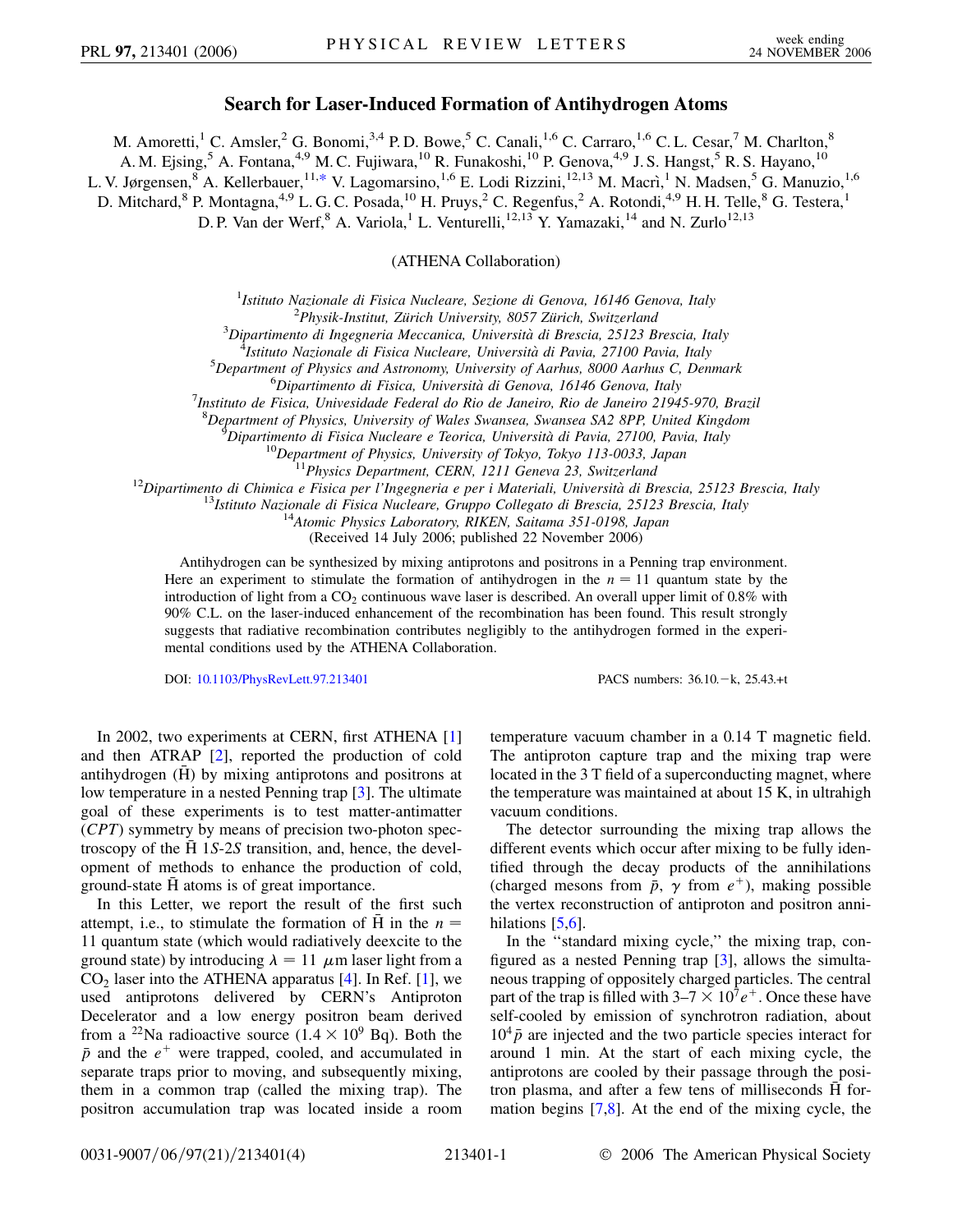nested trap is emptied and the number of both positrons and antiprotons are counted before the process is restarted.

In so-called cold mixing, when the positron temperature is that of the trap at 15 K, most of the annihilations come from  $\overline{H}$  atoms that escape and annihilate on the trap walls; the background is due to a small fraction of antiprotons annihilating near the trap center on residual gas atoms or ions.

In the hot mixing cycle, when the positron plasma is heated by exciting its axial dipole resonance (around 20 MHz  $[9]$  $[9]$ ),  $\overline{H}$  production is observed to decrease with temperature [[8\]](#page-3-8); when the positron plasma is heated up to 8000 K, only background events are observed [[1,](#page-3-1)[8\]](#page-3-8).

These mixing experiments may be analyzed with the knowledge that the two main processes expected to result in H formation are the two-body radiative capture  $(e^+ +$  $\bar{p} \rightarrow \bar{H} + \gamma$ ) and three-body combination ( $e^+ + e^+ + \gamma$  $\bar{p} \rightarrow \bar{H} + e^{+}$ ) [[10](#page-3-10)].

Given a temperature of 15 K, and assuming complete overlap between the two particle clouds (formed by  $10^4 \bar{p}$ ) and a positron plasma of density  $1.7 \times 10^8$  cm<sup>-3</sup>), the expected two-body radiative H production rate at the beginning of the mixing is about 40  $s^{-1}$ , an order of magnitude lower than our measured value of  $432 \pm 44$  s<sup>-1</sup> [[8\]](#page-3-8). Thus, the measured production rate is not obviously compatible with a simple radiative calculation assuming thermal equilibrium.

On the other hand, the naive scaling for the three-body reaction,  $T^{-9/2}$  [[10](#page-3-10),[11](#page-3-11)], is clearly inconsistent with our data [\[8\]](#page-3-8). However, simulations of three-body capture in a nested trap have shown that this reaction is a multistep process that strongly depends on the plasma conditions and on the trap dynamics, so that collisional relaxation and the finite transit time of the antiprotons through the positron plasma give a shallower temperature scaling [\[12,](#page-3-12)[13\]](#page-3-13).

In an effort to clarify the situation, we have investigated the radiative H formation mechanism by attempting to stimulate capture using laser light. Laser-stimulated electron-proton recombination for the conditions encountered in ion storage rings was first examined in Ref. [\[14\]](#page-3-14), and the first observations of laser-induced recombination obtained with merged beams of protons and electrons were reported in Refs. [\[15](#page-3-15)[,16\]](#page-3-16). In a steady state situation, the laser-mediated electron-proton recombination rate is given by [[17](#page-3-17)]

<span id="page-1-0"></span>
$$
R(E)_{n,l} = N_p N(E) w_{nl} \frac{r_{n,l}^{\text{abs}}(E) \gamma_{n,l}}{r_{n,l}^{\text{abs}}(E) + \gamma_{n,l}},
$$
 (1)

where  $E$  is electron energy,  $N(E)$  is the level population function of a continuum Coulomb state according to the positron density and the Maxwell-Boltzmann distribution,  $w_{nl}$  is the statistical weight of the lower level  $(n, l)$ ,  $N_p$  is the number of protons,  $r_{n,l}^{\text{abs}}$  is the induced radiation absorption rate, and  $\gamma_{n,l}$  is the spontaneous radiative decay rate of the level  $(n, l)$ . The absorption rate  $r_{n,l}^{abs}$  is inversely proportional to the energy difference between the continuum and level  $(n, l)$  and, thus, inversely proportional to the stimulating photon energy. Thus, Eq. ([1\)](#page-1-0) suggests that high power densities and small laser photon energies should promote high enhancement factors. In effect, electron-proton-stimulated recombination with a laser on/ off ratio  $\simeq$  4 has been observed in a single-pass merged beam experiment with a 15 W continuously operating  $CO<sub>2</sub>$ laser beam ( $\lambda = 10.5 \mu$ m) crossing the interaction region [\[16\]](#page-3-16).

This type of technique has been implemented by ATHENA, using a  $CO<sub>2</sub>$  laser to stimulate the radiative formation of H in the quantum state with  $n = 11$ . The transition originates in the continuum, and therefore the recombination rate is affected neither by the (finite) Doppler profile width prevalent at  $T = 15$  K nor by the laser bandwidth ( $\Delta \nu_L \approx 100 \text{ MHz}$ ); this is because the level population and oscillator strength are nearly constant within these widths.

The laser-stimulated positron-antiproton recombination process can be described by an equation analogous to Eq. ([1](#page-1-0)), but now using the number of antiprotons and positrons. Therefore, summing over all the accessible final states in Eq. ([1](#page-1-0)), considering the Doppler width, the laser bandwidth, the effect of the 3 T magnetic field (for the Zeeman splitting of the energy levels in the Paschen-Back regime), and a laser power of 100 W cm<sup>-2</sup> ( $\lambda$  = 10.96  $\mu$ m), and assuming a complete overlap between  $10^4$  antiprotons and a positron plasma of  $10^8 e^+$  cm<sup>-3</sup>, we can calculate the expected stimulated formation rate for our laser runs. We obtain a rate of about 60 $\overline{H}$  atoms s<sup>-1</sup> under equilibrium conditions at 15 K. The saturation power density is of the order of  $1000 \text{ W cm}^{-2}$ . Since at this positron plasma density the expected spontaneous radiative transition rate is  $\simeq 24$  s<sup>-1</sup>, the predicted enhancement between laser on and laser off is about  $(60 + 24)/24 =$ 3*:*5. The antiproton motion in the axial direction in and out of the  $e^+$  cloud has not been taken into account. However, at the energies (relative to the  $e^+$ ) at which  $\overline{H}$  is formed [[7\]](#page-3-7), the time spent in the lateral wells of the nested trap is negligible, since the  $\bar{p}$  have an additional kinetic energy of up to  $\simeq$  15 eV there.

The previous estimate does not consider nonradiative collisional recombination processes, which in our case seem to be dominant (at least 90% at the beginning of the mixing cycle  $[8]$  $[8]$  $[8]$ ). We note also that collisional formation favors high-*n* states which can be ionized by the laser. This effect is proportional to the flight time of the formed H in the laser light and on relaxation properties of the final state, i.e., by the spontaneous radiative decay to lower levels not influenced by the laser. If we consider the spontaneous radiative decay of states and assume that the  $\overline{H}$  atoms are formed in equilibrium with the 15 K positron plasma (flight time of about  $1 \mu s$  in the laser light), we can calculate the behavior of the ionization rate as a function of the principal quantum number. We find, for the 11D state, a radiative rate of 1.37  $\mu$ s<sup>-1</sup> and an ionization rate of 0.86  $\mu$ s<sup>-1</sup>. For 11 < *n* < 60, the ionization rate is always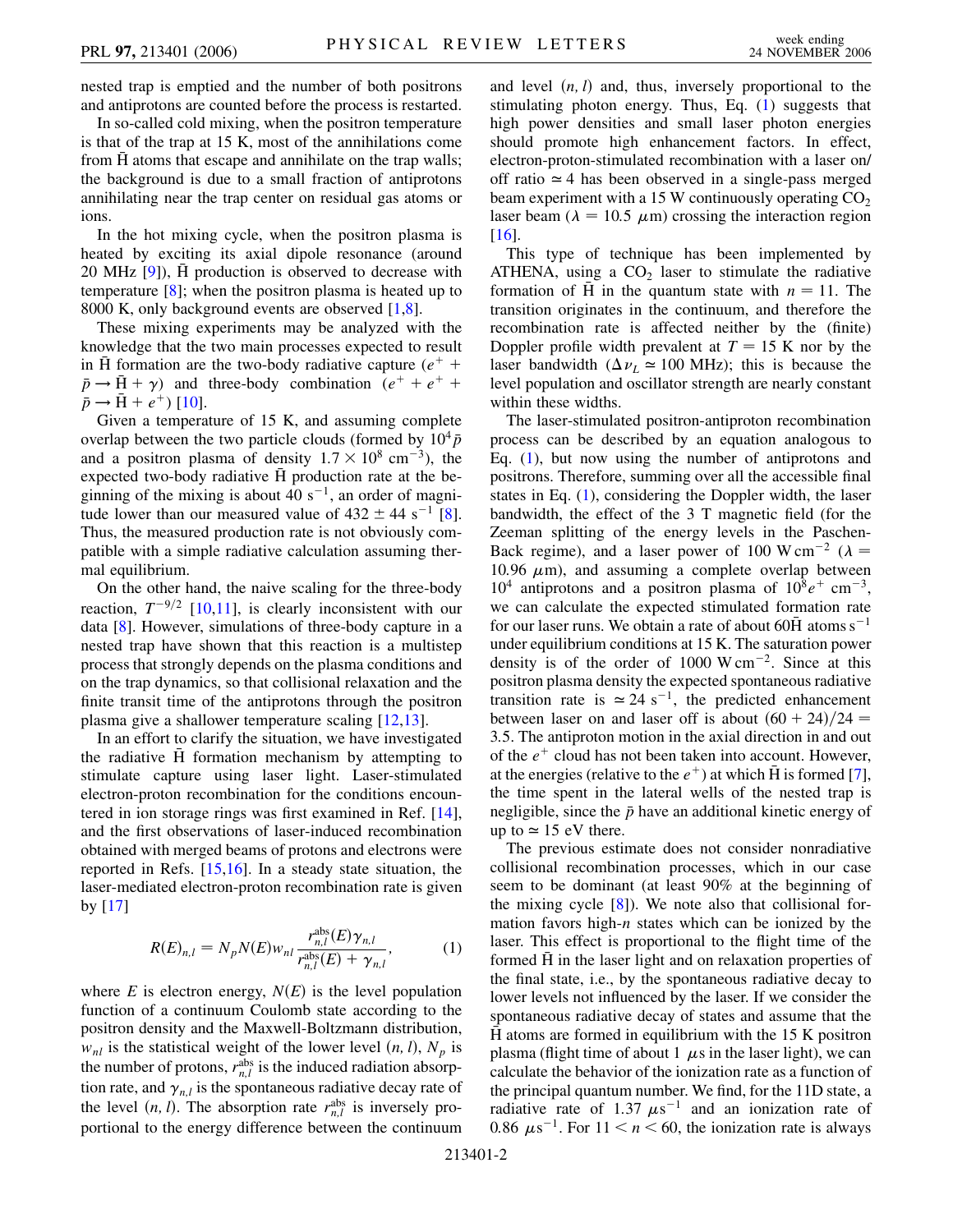<span id="page-2-0"></span>

FIG. 1 (color online). Vertex time distribution (log scale) for laser off (line) and laser on (crosses). Inset: The same for the first 12 s in decimal scale.

lower than the radiative one. For example, for a H atom in the 20*P* and 20*D* states, we find ionization probabilities of 35% and 22%, respectively. Since in our case the temperature of the formed H atoms is higher than the temperature of the positron plasma  $[18]$ , we estimate an interaction time of 100 ns, resulting in ionization probabilities 10 times lower. Nevertheless, there is a finite probability for the laser to ionize some Rydberg states; however, a quantitative estimation cannot be made without detailed knowledge of the  $\bar{H}$  velocity and quantum state distributions, which is currently not available.

The ATHENA experimental apparatus has been modified to allow the insertion of laser light into the mixing trap. A  $CO<sub>2</sub>$  continuous wave laser was used with a tunable wavelength of  $9.5 < \lambda < 11.2 \mu m$ ; most of the data (345 runs) were collected with  $\lambda = 10.96 \mu$ m. The  $e^+$ plasma was typically 1 mm in radius, and the laser beam waist in the mixing region was about 2 mm with a typical peak intensity of 160 W cm<sup> $-2$ </sup> at 10 W power.

The path of the laser beam through the interaction region was well constrained mechanically. Parallel displacements of the laser beam  $( \pm 1.5 \text{ mm}$  each side of the nominal central position) caused partial occlusion, and stability was assured by optimizing and continuously monitoring the laser power transmitted through the apparatus. In order to exclude suboptimal overlap, the H production rate was measured with the laser displaced 1 mm in each of the four directions, and no significant difference was observed. To ensure the same mixing environment, the laser beam was chopped at a frequency of 25 Hz, recording the state of the laser (on or off) simultaneously with the annihilation events. In this way, 156 160 annihilation events were collected in 345 cold mix runs, each with a duration of 50 s.

The time distribution of the *p* annihilation vertices on the trap wall for all of these runs is presented in Fig. [1.](#page-2-0) This distribution is due mainly to  $\overline{H}$  annihilating on the trap wall with a background due to  $\bar{p}$  annihilating on the residual gas atoms in the trap center [\[19\]](#page-3-19). The curve can be fitted with two exponentials (not shown in the figure), having time constants of  $(11.2 \pm 1.4)$  and  $(76.8 \pm 8.3)$  s, respectively. This time behavior is characteristic for our  $\bar{H}$  formation

<span id="page-2-1"></span>

FIG. 2 (color online). Radial vertex distribution for laser off (line) and laser on (crosses) events. The arrows indicate the region considered in Table I. The dashed histogram is the normalized background measured from the hot mix runs.

procedure, where different cooling regimes have been observed [\[7](#page-3-7)].

The radial vertex density, shown in Fig. [2](#page-2-1), represents the  $\bar{p}$  annihilation vertex position as reconstructed by the hits of the charged mesons in the two silicon strip layers of the detector. The antiatoms annihilating on the trap wall at a radius of 1.25 cm give rise to a peak in the distribution, smeared by the resolution of the vertex algorithm (1.8 mm along the trap axis and 3.5 mm in the transverse direction) [\[4\]](#page-3-4). By fitting this distribution with the sum of the measured background from the hot mix runs (see Fig. [2\)](#page-2-1) and the vertex density for pure  $\overline{H}$  annihilation from our Monte Carlo simulation [\[19\]](#page-3-19), we obtain the fraction of  $\overline{H}$ events of  $(67 \pm 4)\%$ . Taking into account the efficiencies as in Ref. [\[19\]](#page-3-19), in total we produced about  $7 \times 10^5$ H, corresponding to an observed mean rate of  $40 \text{ s}^{-1}$ , and an overall yield of  $(20 \pm 4)\%$ .

The cosine of the opening angle distribution, shown in Fig. [3,](#page-2-2) represents the angle  $\theta_{\gamma\gamma}$  between the two 511 keV  $\gamma$ rays recorded in time coincidence with the charged-particle hits, as seen from the charged-particle vertex. The clear excess at  $cos(\theta_{\gamma\gamma}) = -1$  (corresponding to back-to-back emission of the two  $\gamma$  from the  $e^+ - e^-$  annihilation) is

<span id="page-2-2"></span>

FIG. 3 (color online). Opening angle distributions for laser off (line) and laser on (crosses) events.